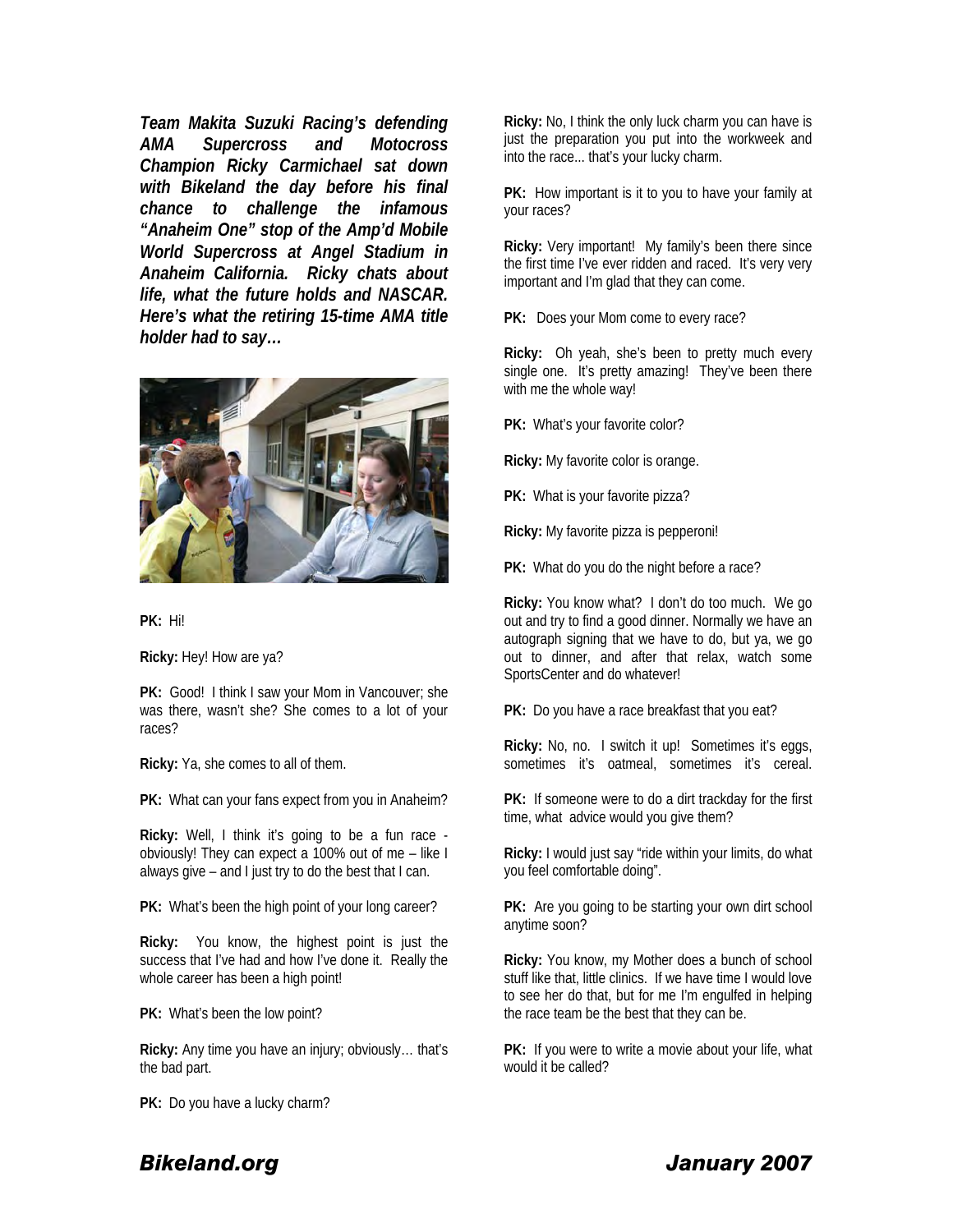**Ricky:** Uh…. The Life of Ricky Carmichael… (\* Ricky smiles \*)

**PK:** And what would we learn about you in this movie that we might not already know?

**Ricky:** I think that - uh - how much fun I have as a human. I know that a lot of people think I'm so focused and don't have fun, but I think people would be surprised at how much fun I do have.

**PK:** Where did you spend Christmas this year?

**Ricky:** I spent Christmas at home. Thanksgiving at my In-laws in Arizona and I spent Christmas at my house.

**PK:** What is your favorite family holiday tradition?

**Ricky:** Oh Christmas! There's now doubt about it! I love Christmas Holidays; it's my favorite time of year!

**PK:** What's your best present that you've ever gotten for Christmas?

**Ricky:** I gotten some REAL good presents, but I'd have to say the topper ever is a motorcycle! Absolutely!

**Fish:** How old were you when you got that?

**Ricky:** Six years old!

**Fish:** What was it?

**Ricky:** A Honda Z-50

**PK:** Did you make any New Years Resolutions?

**Ricky:** No… no … New Years Resolutions for me!

**PK:** What do you think the biggest challenge will be being a Racer Dad?

**Ricky:** You know, I think that just always and hoping and praying for their safety, that's the biggest thing. That's the one thing I worry about. I don't know that I'm really going to encourage them to do something like this – you know, obviously I have a girl so that's not going to be happening – my wife would never let that happen, but the boy, if he wants to do it great, but I'm not encouraging him (to do it). I've seen my Dad wreck before and it's just not something I want to see my own kids do.

**PK:** Do you want him to do two wheels or four?

**Ricky:** I would encourage him to do four, just for the safety factor. I love the sport; it's been great to me. There's so much more to life and safety is so important

**PK:** Are there any chartable organizations you work with you want to mention?

**Ricky:** Well, I love the Ronald McDonald foundation – that's one of my favorites.

**PK:** Did you see Talladega Nights?

**Ricky:** I did see it, and you know, I thought at the beginning it was good and at the end it got a little silly for me. I was likin' it for the first 30 to 45 minutes and then after that the rest was history.

**PK:** You can't have two number ones 'cuz that makes eleven?

**Ricky:** Ya! No kiddin'!

**PK:** What will be the biggest challenges facing you in NASCAR?

**Ricky:** You know, it's just something new. I'm going against guys that are the best at what they do. It's like throwing them out here and they aren't going to beat these guys. Obviously it's a little different because everyone can drive, but it's going to be hard.

**PK:** Which sport would you want to be most remembered for?

**Ricky:** Oh - this sport no doubt, I mean I want to try to make a mark in NASCAR and be a top-level driver but at the same time this (motorcycling) is number one and because it's given me all the opportunities.

**PK:** A couple of people wrote in and asked some questions. They wanted to know if you have a street bike?

**Ricky:** No street bike! No… that stuff's crazy!

**Fish:** Do you ever ride on the street at all?

**Ricky:** No

**Fish:** Not at all?

**Ricky:** No way!

**PK:** Do you partake in any other sport? Like snow, water, sand? I know you sail?

## *Bikeland.org January 2007*